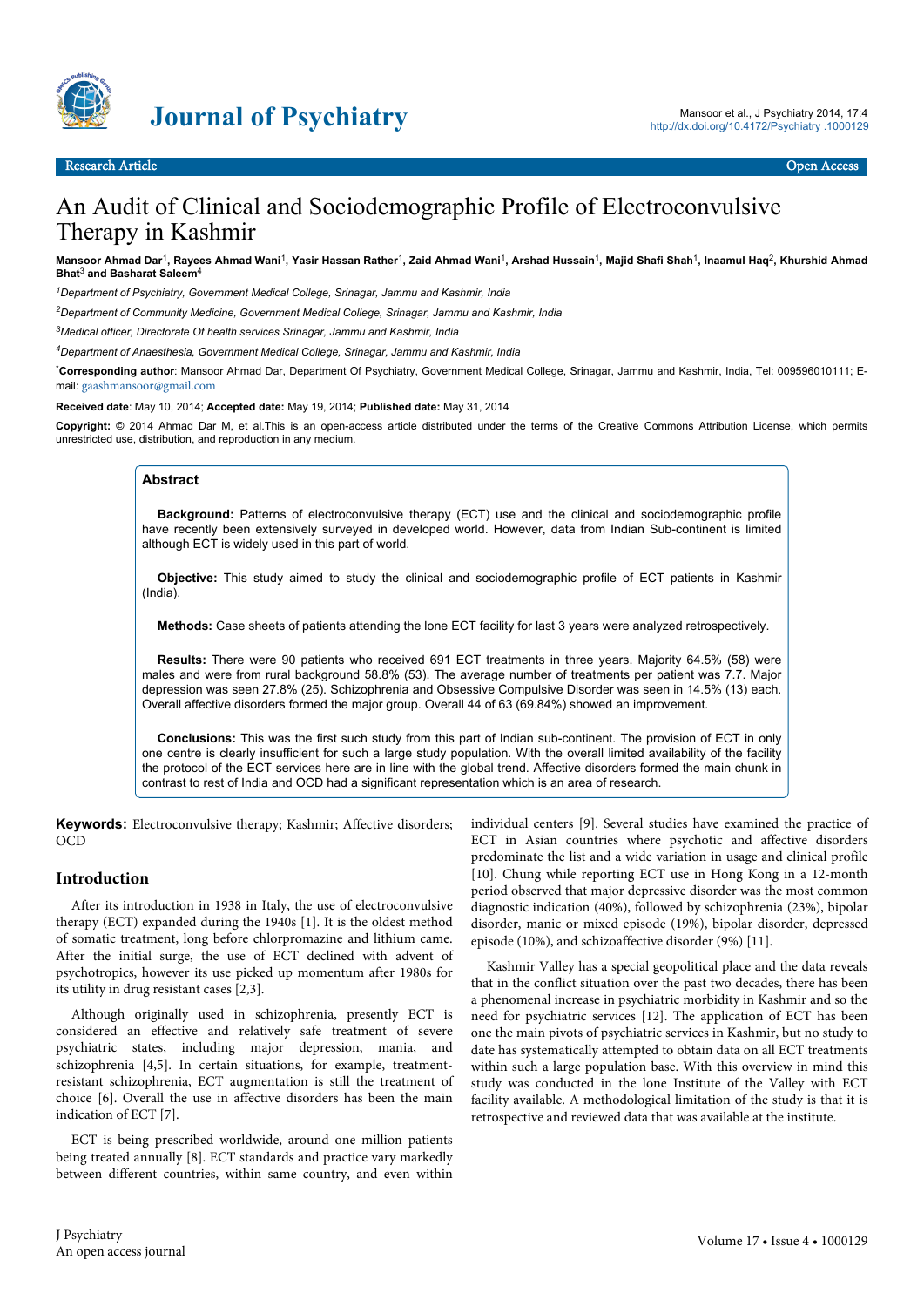**Citation:** Ahmad Dar M, Ahmad Wani R, Hassan Rather Y, Ahmad Wani Z, Hussain A, et al. (2014) An Audit of Clinical and Sociodemographic Profile of Electroconvulsive Therapy in Kashmir. J Psychiatry 17: 129. doi:10.4172/[Psychiatry](http://dx.doi.org/10.4172/Psychiatry.1000129) .1000129

#### **Method**

The study was carried at Department of Psychiatry, Government Medical College Srinagar, Jammu and Kashmir, India which is a major psychiatric facility. The hospital has a well maintained ECT case sheets which contain the basic soicodemographic and clinical details of the patients attending for ECT. The data of patients attending ECT from January 2011 to December 2013 was collected, reviewed and analysed systematically. Diagnosis was the principle diagnosis for which ECT was given.

### **Results**

The ECT facility at Department of Psychiatry, Government Medical College Srinagar, Jammu and Kashmir, India is the only such facility catering to the needs of people of whole Kashmir Valley, Ladakh and parts of Jammu Division Comprising a population of 6,907,623 [13] spread over approximately 22,236 square kilometres [14].

Modified bilateral ECT was administered twice a week and the patients are recruited both from IPD and OPD. A formal informed consent was taken for every ECT treatment. A resident Psychiatrist administered the ECT with the aid of an anaesthesiologist and an assistant. It was supervised by a consultant psychiatrist. An indigenously manufactured brief-pulse, constant energy machine (Medicaid Systems, Chandigarh, India) was used with a constant current of 1 m A and a pulse width of one millisecond. Frequency and duration of current was adjusted as per the dose needed. Motor seizure

was regularly monitored by the cuff method. Propofol and succinylcholine was routinely used along with other pre medications, thiopental was used as a second line agent. ECT was administered in a separate ECT suite with a three bedded recovery room. In the ECT suite there was a monitor for vitals with an electrocardiogram, an anaesthetic apparatus, a defibrillator, oxygen equipment, pulse oximeter, suction apparatus, defibrillator, and the necessary emergency drugs.

From January 2011 to December 2013 there were 90 patients who received 691 ECT treatments (Table 1). The average number of treatments per patient was 7.7 (standard deviation 2.12) with the shortest course of one treatment and the longest one of twenty-six treatments. Crude ECT usage rate expressed as the number of patients treated per 100,000 resident population per annum was 0.44. Majority 64.5% (58) were males and a sizable number of patients were from rural background 58.8% (53). Majority 72.2% (65) represented the adult age group of less than 40 years. Two patients were pregnant, both in the second trimester.12 patients received more than one treatment course with one of them receiving four treatment courses during these three years.

The diagnosis of these patients varied from major depression to mutism of schizophrenia at one end and neuropsychiatric manifestations of organic syndromes like systemic lupus erythematosis at the other end. Major depression was the single individual diagnosis of these patients, 27.8% (25).The average number of treatments per patient of major depression was 8.08.

|                         | No of patients (N=90) | Percentage |
|-------------------------|-----------------------|------------|
| Sex                     |                       |            |
| Males                   | 58                    | 64.5       |
| Females                 | 32                    | 35.5       |
| Domicile                |                       |            |
| Rural                   | 53                    | 58.8       |
| Urban                   | 37                    | 41.2       |
| Age                     |                       |            |
| $10 - 24$               | 26                    | 28.9       |
| 25-39                   | 39                    | 43.3       |
| $40 - 54$               | 19                    | 21.2       |
| 55-69                   | 6                     | $6.6\,$    |
| Marital status          |                       |            |
| Married                 | 54                    | 60.0       |
| Unmarried               | $36\,$                | 40.0       |
| No of treatment courses |                       |            |
| $\mathbf{1}$            | 78                    | 86.7       |
| $\overline{2}$          | 8                     | $8.8\,$    |
| 3                       | 3                     | 3.3        |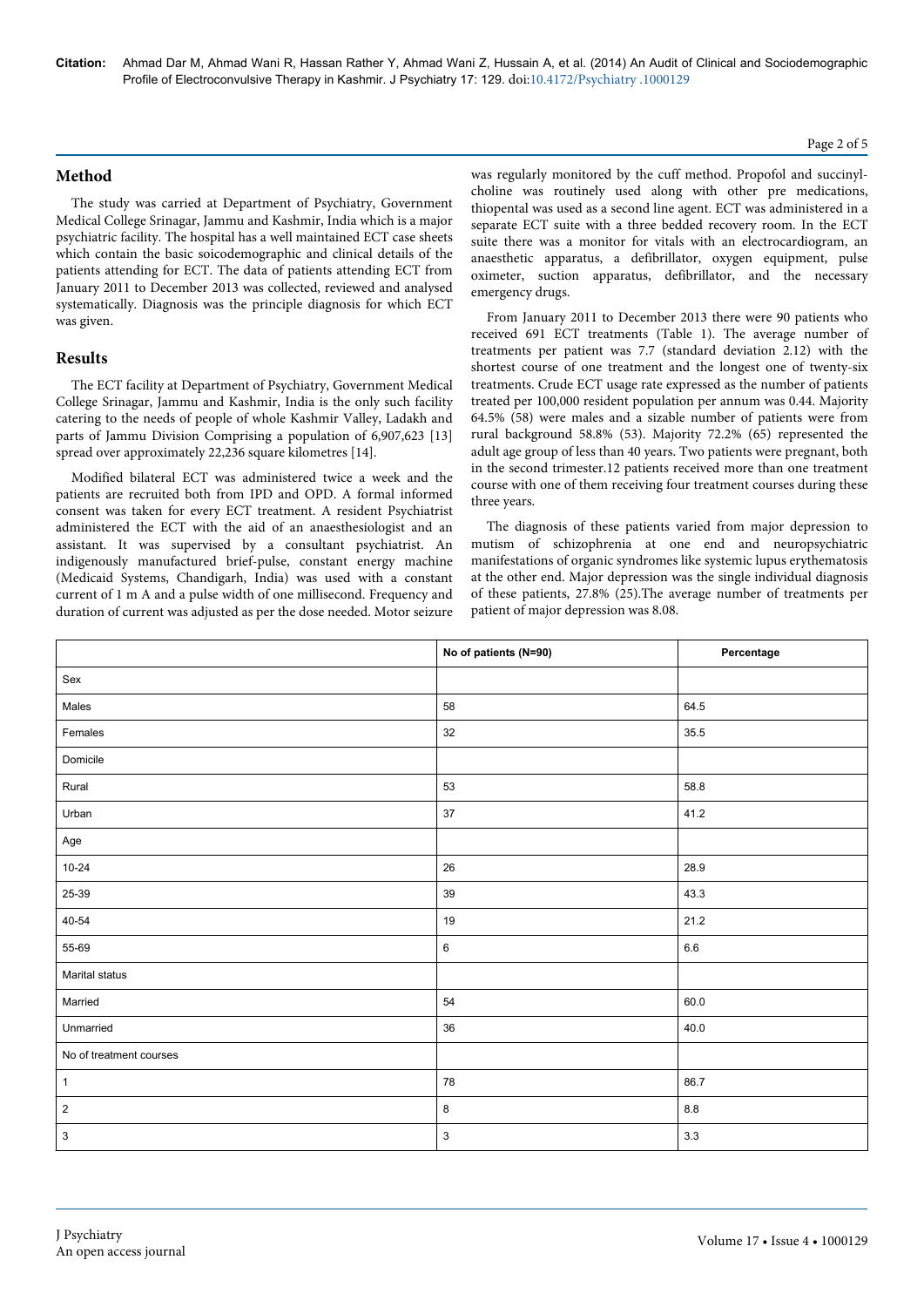| 4                             | $\mathbf{1}$   | 1.2   |
|-------------------------------|----------------|-------|
| Diagnosis                     |                |       |
| Schizophrenia                 | 13             | 14.5  |
| Major depression              | 25             | 27.8  |
| Obsessive compulsive disorder | 13             | 14.5  |
| <b>Bipolar depression</b>     | $\overline{7}$ | 7.8   |
| Mania                         | 11             | 12.2  |
| Suicidality                   | 16             | 17.7  |
| Others                        | 5              | 5.5   |
| <b>Medication status</b>      |                |       |
| Antipsychotics                | 34             | 37.78 |
| Antidepressants               | 61             | 67.78 |
| Mood stabilisers              | 32             | 35.56 |
| Benzodiazepines               | 71             | 78.89 |

Table 1: Sociodemographic and clinical characteristics.

Schizophrenia and Obsessive Compulsive Disorder were represented equally, 14.5% (13). Two patients of catatonic schizophrenia also received ECT and the rest of them were mainly paranoid schizophrenia. The average number of treatments per patient of OCD was 12.2, which was highest among all. 18 Bipolar Affective Disorder (BPAD) patients received ECT, 11 of them in mania and 7 in depressive phase of the illness. The average number of treatments per patient of BPAD was 5.2, which was the lowest. 16 patients received ECT for suicidality in the form of a recent suicidal attempt, suicidal plans/wishes at the time of assessment or were the team believed that the patient had a risk of suicide. This group included the patients of intended suicide regardless of the primary diagnosis. Majority of them had depressive illness and a number of them had psychotic illnesses.

'Others' (5.5% N=5) included patients of SLE, Parkinsonism, noncatatonic mutism of schizophrenia and schizoaffective disorders. Overall the reasons for ECT included non-response to pharmacotherapy, the severity and urgency (suicidality) of symptoms, distress to await drug response, patient preference and previous response.

The most common side effect was memory problems, which was found in 46.7% (42) patients. Headache and muscle pain was reported by 34.5% (31) and 18.9% (17) patients respectively. Post-ictal delirium was reported in two patients. No mortality was reported.

Majority of these patients were on a combination of drugs (78.89%). Benzodiazepines were most frequent prescribed drugs, common being clonazepam, lorazepam and alprazolam. Antidepressants included a fairly equal proportion of older and newer ones. Divalprox sodium was the frequently prescribed mood-stabiliser (17 patients) while as lithium was being prescribed in 10 patients. Other mood-stabilisers included carbazepine, lamotriagine and a combination of these. Antipsychotics including both typical and atypical were prescribed in 34 patients (37.78%).

The outcome of the ECT courses could not be ascertained fully as the records didn't reveal any specific rating scale applied except for Clinical Global Impressions (CGI) scale in case of 63 patients only. Out of this limited information it was observed that 36 out of 63 patients reported a major improvement at the end of course (read as Much Improved on CGI-I) while as 10 of them reported no improvement (No Change on CGI-I) and 8 of them read as Very Much Improved. Number of patients reporting being Minimally Improved and Minimally Worse on CGI-I was 9 and 2 respectively. Overall 44 of 63(69.84%) showed an improvement. Maximum improvement was seen in suicidality, bipolar affective disorders, major depression and the least improvement was reported in OCD and schizophrenia.

## **Discussion**

This is the first retrospective audit study from Northern India. Since this study is carried at the only and the major Psychiatric facility in Kashmir Valley, it is likely to give a clear view of ECT practices and utilization in this part of world. Since it is more like an audit and not a simple survey, the results depicted are very near to the actual practice of ECT, although the retrospective nature of the study is a shortcoming.

Our finding of ECT usage rate of 0.44 per 10000 population in Kashmir Valley is far less than the worldwide varying rates of 1.1 in Poland to 51 in United States [15,16]. In Asia, ECT usage rate has been only reported from Thailand (11.5) and Hong Kong ranging (2.7-3.4) [11,17]. Although the ECT utilization rate has not been reported from rest of India for comparisons at the local level, our rate is still far less than the global trend. Explanations to this could be complex, ranging from the availability of services, professional beliefs concerning the efficacy and safety of ECT, the socio-cultural factors and the stigma [18]. Whatever may be the reason our finding presses for the need to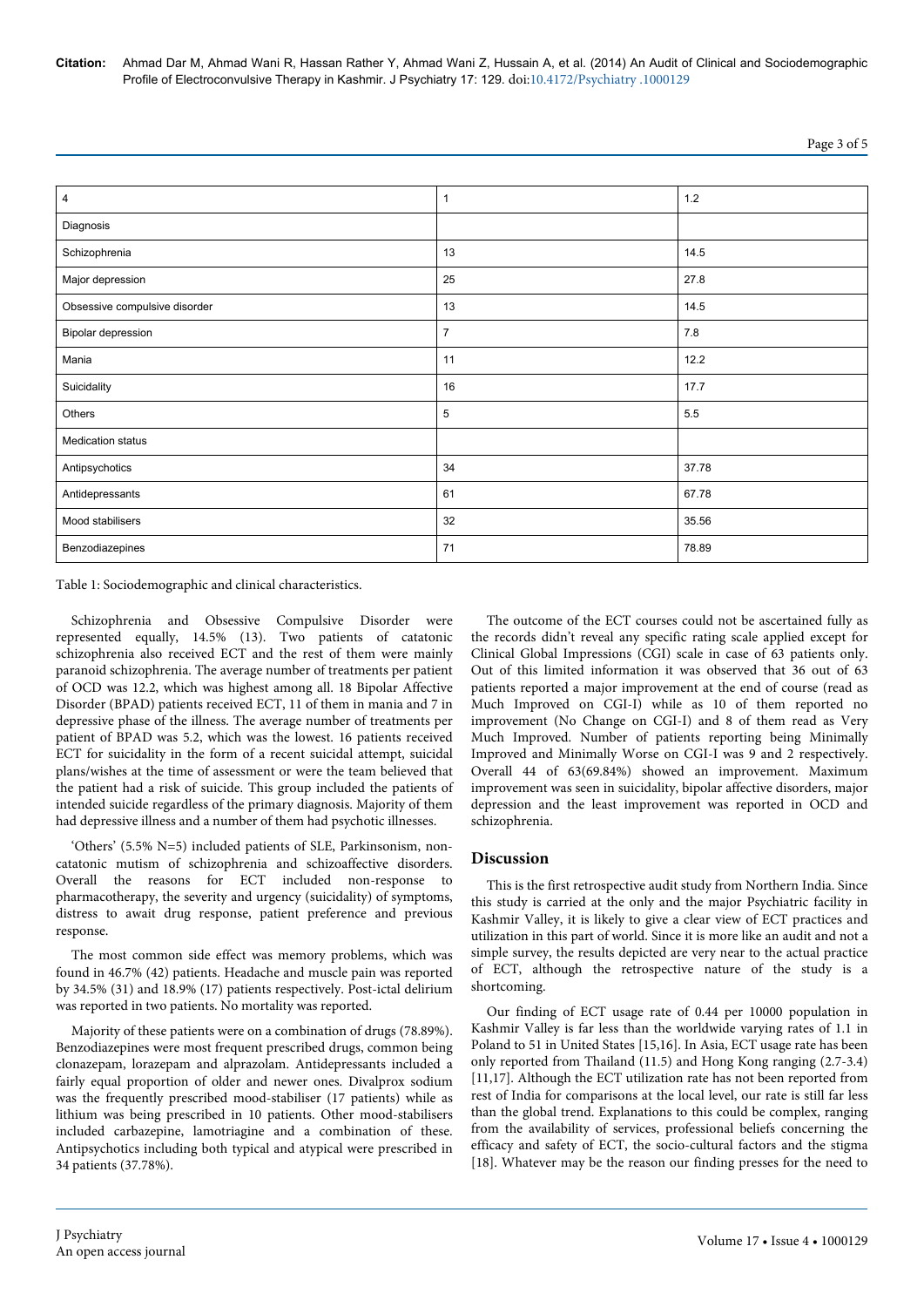develop such facilities, educate the people, and update the clinicians and to expand the already available services.

Average number of treatments was hovering around the worldwide average of 8 treatments per patient. The Asian average has been 6-8 treatments per patient [7]. The closeness of values is a rough predictor of adherence to global norms/guidelines by our institute. However the wide range of ECT treatments per patient depicts the variable clinical profile of the patients. A good number of patients had more than one treatment course, which on one hand depicts the cycling nature of illnesses and the limited time-bound effect of ECT but on the other hand points towards the belief of these patients on this neurostimulative technique. However this cannot be concluded without further research.

The predominance of males has been as per the global and the national trend [19,20]. More than seventy percent of our patients were aged less than forty years which is different than western literature [8,21]. However similar pattern of age distribution has been reported in Thailand.17 The lower age distribution may represent the different symptom profile of Asian patients. Moreover the preferences of the psychiatrist and anaesthesiologist to selectively exclude elderly with medical comorbities and the maintained family structure in this part of the world leading to less severe illnesses in elderly could be contributing for their decreased representation for ECT.

Affective disorder (unipolar/bipolar depression) was the main diagnoses in our study as has been seen in Australia and New Zealand [21-23]. Affective disorders have been also the main diagnoses in USA (72–92%) [16,24]. Main diagnostic indication in Asia overall has been schizophrenia [17]. However, in Saudi Arabia [25], Pakistan [26], and Hong Kong [27], depressive illness was the main indication (over 60%), similar to our observation. The lesser use of ECT in schizophrenia (14.5%) could be due to doubts about the co-operativity of the patient and lesser patient preference for ECT. Moreover the continuous use and free availability of long-acting antipsychotics for last four years in this institution could be reason for decreased need for ECT in schizophrenics. The encouraging results in affective disorders further might have led to deputation of more such patients for ECT.

The percentage of OCD (14.5%) was much more than what has been studied so far which delineates the overall prolonged course and refractoriness of this disorder to other therapies [10]. The overrepresentation of OCD in our study points towards a relatively better outcome on ECT which opens a new horizon of research in the management of OCD. Although the response was not as promising as in affective disorders but was definitely promising for further work in this area.

Sucidality being an emergency to both the clinician and the caregivers represented significantly, depicting the rapid action and acceptability of ECT in such situations. Most of these suicidal patients showed a rapid and significant change on CGI-I, depicting the underlying affective illness as observed and reported in literature [28].

The response to ECT by majority of patients is consistent, as the chunk of patients belonged to affective disorders and as would be expected from the evidence elsewhere in literature, patients with affective disorders were the major responders [29,30]. Decreased response by schizophrenics is presumed to be the effect of deputation of more severe and resistant cases for ECT. The response and percentage of OCD patients is a new horizon as already discussed. However the response to ECT can't be contested upon as a single subjective scale was administered that too by different persons.

Further there was no information about the patients who completed the treatment course and who didn't. Further the follow-up post ECT was not available to give us a better idea of overall efficacy.

The rate of adverse event being lesser than in literature, although seems promising but the trend of underreporting can't be denied [31]. Also there was no use of rating scales which precisely document the expected complications.

It was heartening to find that only bilateral ECT was used, fitting well with the convincing evidence of bilateral ECT being efficacious than unilateral. Further the administration of two ECTs per week is in unison with the recommendations of Royal College of Psychiatrists [32]. Further the team approach, coordination and uniformity of protocol, well equipped and well monitored ECT suite, and use of approved brief-pulse machine was a promising sign. However administration of ECT in a bigger ECT room with application of rating scales would be warranted in future.

### **Conclusion**

It is satisfactory to note that ECT services in this part of India are in line with global trends, although more such facilities need to come up. The very limited availability of this effective treatment modality be addressed by the state health authorities. Overall affective disorders form the chunk of patients receiving ECT, and OCD has a significant representation. The non-response to drugs and urgency/severity of symptoms are the main reasons of ECT. Moreover prospective research is needed to evaluate the efficacy of ECT in different disorders.

### **Competing Interests**

The authors declare that they have no competing interest.

# **Authors' Contributions**

MAD, BS managed data collection. MAD, KAB and RAW wrote the first draft of manuscript. YHR, ZAW and AH performed analysis. MSS, IH and AH did the proof reading. All authors contributed to design, interpretation and paper writing, and approved the final version of manuscript.

### **References**

- 1. [Abrams R \(2002\) History of ECT. In: Electroconvulsive Therapy. 4th ed.](http://www.google.co.in/url?sa=t&rct=j&q=&esrc=s&source=web&cd=1&cad=rja&uact=8&ved=0CCwQFjAA&url=http%3A%2F%2Fwww.amazon.com%2FElectroconvulsive-Therapy-Richard-Abrams%2Fdp%2F0195148207&ei=hdGJU9afC9edugS9s4LQCg&usg=AFQjCNEXrhynLYUcyVpijd--fOtiXjADyA&bvm=bv.67720277,d.c2E) [New York: Oxford University Press, USA.](http://www.google.co.in/url?sa=t&rct=j&q=&esrc=s&source=web&cd=1&cad=rja&uact=8&ved=0CCwQFjAA&url=http%3A%2F%2Fwww.amazon.com%2FElectroconvulsive-Therapy-Richard-Abrams%2Fdp%2F0195148207&ei=hdGJU9afC9edugS9s4LQCg&usg=AFQjCNEXrhynLYUcyVpijd--fOtiXjADyA&bvm=bv.67720277,d.c2E)
- 2. [McCall WV \(2001\) Electroconvulsive therapy in the era of modern](http://www.ncbi.nlm.nih.gov/pubmed/11602037) [psychopharmacology. Int J Neuropsychopharmacol 4: 315-324.](http://www.ncbi.nlm.nih.gov/pubmed/11602037)
- 3. [American Psychiatric Association. 2001. Pp. 355 in R. D.Weiner, ed. The](http://www.google.co.in/url?sa=t&rct=j&q=&esrc=s&source=web&cd=1&cad=rja&uact=8&ved=0CC0QFjAA&url=http%3A%2F%2Fwww.amazon.com%2FPractice-Electroconvulsive-Therapy-Recommendations-Privileging%2Fdp%2F0890422060&ei=ZNCJU5-lB9ecugSV2YL4Cg&usg=AFQjCNEWAZIa1VaFKHzsQnwyM7L9pr64Ug&bvm=bv.67720277,d.c2E) [Practice of electroconvulsive therapy: recommendations for treatment,](http://www.google.co.in/url?sa=t&rct=j&q=&esrc=s&source=web&cd=1&cad=rja&uact=8&ved=0CC0QFjAA&url=http%3A%2F%2Fwww.amazon.com%2FPractice-Electroconvulsive-Therapy-Recommendations-Privileging%2Fdp%2F0890422060&ei=ZNCJU5-lB9ecugSV2YL4Cg&usg=AFQjCNEWAZIa1VaFKHzsQnwyM7L9pr64Ug&bvm=bv.67720277,d.c2E) [training, and privileging: a task force report of the American Psychiatric](http://www.google.co.in/url?sa=t&rct=j&q=&esrc=s&source=web&cd=1&cad=rja&uact=8&ved=0CC0QFjAA&url=http%3A%2F%2Fwww.amazon.com%2FPractice-Electroconvulsive-Therapy-Recommendations-Privileging%2Fdp%2F0890422060&ei=ZNCJU5-lB9ecugSV2YL4Cg&usg=AFQjCNEWAZIa1VaFKHzsQnwyM7L9pr64Ug&bvm=bv.67720277,d.c2E) [Association. The American Psychiatric Association VII,Washington,](http://www.google.co.in/url?sa=t&rct=j&q=&esrc=s&source=web&cd=1&cad=rja&uact=8&ved=0CC0QFjAA&url=http%3A%2F%2Fwww.amazon.com%2FPractice-Electroconvulsive-Therapy-Recommendations-Privileging%2Fdp%2F0890422060&ei=ZNCJU5-lB9ecugSV2YL4Cg&usg=AFQjCNEWAZIa1VaFKHzsQnwyM7L9pr64Ug&bvm=bv.67720277,d.c2E) [USA.](http://www.google.co.in/url?sa=t&rct=j&q=&esrc=s&source=web&cd=1&cad=rja&uact=8&ved=0CC0QFjAA&url=http%3A%2F%2Fwww.amazon.com%2FPractice-Electroconvulsive-Therapy-Recommendations-Privileging%2Fdp%2F0890422060&ei=ZNCJU5-lB9ecugSV2YL4Cg&usg=AFQjCNEWAZIa1VaFKHzsQnwyM7L9pr64Ug&bvm=bv.67720277,d.c2E)
- 4. [American Psychiatric Association. The Practice of ECT:](http://www.google.co.in/url?sa=t&rct=j&q=&esrc=s&source=web&cd=1&cad=rja&uact=8&sqi=2&ved=0CCcQFjAA&url=http%3A%2F%2Fwww.amazon.com%2FPractice-Electroconvulsive-Therapy-Recommendations-Privileging%2Fdp%2F0890422060&ei=itCJU8izN4eLuASLhoCoDA&usg=AFQjCNEWAZIa1VaFKHzsQnwyM7L9pr64Ug&bvm=bv.67720277,d.c2E) [Recommendations for Treatment, Training and Privileging. 2nd ed.](http://www.google.co.in/url?sa=t&rct=j&q=&esrc=s&source=web&cd=1&cad=rja&uact=8&sqi=2&ved=0CCcQFjAA&url=http%3A%2F%2Fwww.amazon.com%2FPractice-Electroconvulsive-Therapy-Recommendations-Privileging%2Fdp%2F0890422060&ei=itCJU8izN4eLuASLhoCoDA&usg=AFQjCNEWAZIa1VaFKHzsQnwyM7L9pr64Ug&bvm=bv.67720277,d.c2E) [Washington, DC.](http://www.google.co.in/url?sa=t&rct=j&q=&esrc=s&source=web&cd=1&cad=rja&uact=8&sqi=2&ved=0CCcQFjAA&url=http%3A%2F%2Fwww.amazon.com%2FPractice-Electroconvulsive-Therapy-Recommendations-Privileging%2Fdp%2F0890422060&ei=itCJU8izN4eLuASLhoCoDA&usg=AFQjCNEWAZIa1VaFKHzsQnwyM7L9pr64Ug&bvm=bv.67720277,d.c2E)
- 5. [Royal College of Psychiatrists \(1995\) The ECT Handbook. The 2nd](http://www.google.co.in/url?sa=t&rct=j&q=&esrc=s&source=web&cd=3&cad=rja&uact=8&ved=0CDUQFjAC&url=http%3A%2F%2Fwww.ectron.co.uk%2Fws-public%2Fuploads%2F143_cr128.pdf&ei=sNCJU4SZCcGQuATthIHACQ&usg=AFQjCNHSpyqoxyIJAKJQdv2HMxJObgT2_Q&bvm=bv.67720277,d.c2E) [Report of the Royal College of Psychiatrists\\_ Special Committee on ECT.](http://www.google.co.in/url?sa=t&rct=j&q=&esrc=s&source=web&cd=3&cad=rja&uact=8&ved=0CDUQFjAC&url=http%3A%2F%2Fwww.ectron.co.uk%2Fws-public%2Fuploads%2F143_cr128.pdf&ei=sNCJU4SZCcGQuATthIHACQ&usg=AFQjCNHSpyqoxyIJAKJQdv2HMxJObgT2_Q&bvm=bv.67720277,d.c2E) [Council Report CR39. London, UK.](http://www.google.co.in/url?sa=t&rct=j&q=&esrc=s&source=web&cd=3&cad=rja&uact=8&ved=0CDUQFjAC&url=http%3A%2F%2Fwww.ectron.co.uk%2Fws-public%2Fuploads%2F143_cr128.pdf&ei=sNCJU4SZCcGQuATthIHACQ&usg=AFQjCNHSpyqoxyIJAKJQdv2HMxJObgT2_Q&bvm=bv.67720277,d.c2E)
- 6. [Fink M, Sackeim HA \(1996\) Convulsive therapy in schizophrenia?](http://www.ncbi.nlm.nih.gov/pubmed/8685661) [Schizophr Bull 22: 27-39.](http://www.ncbi.nlm.nih.gov/pubmed/8685661)